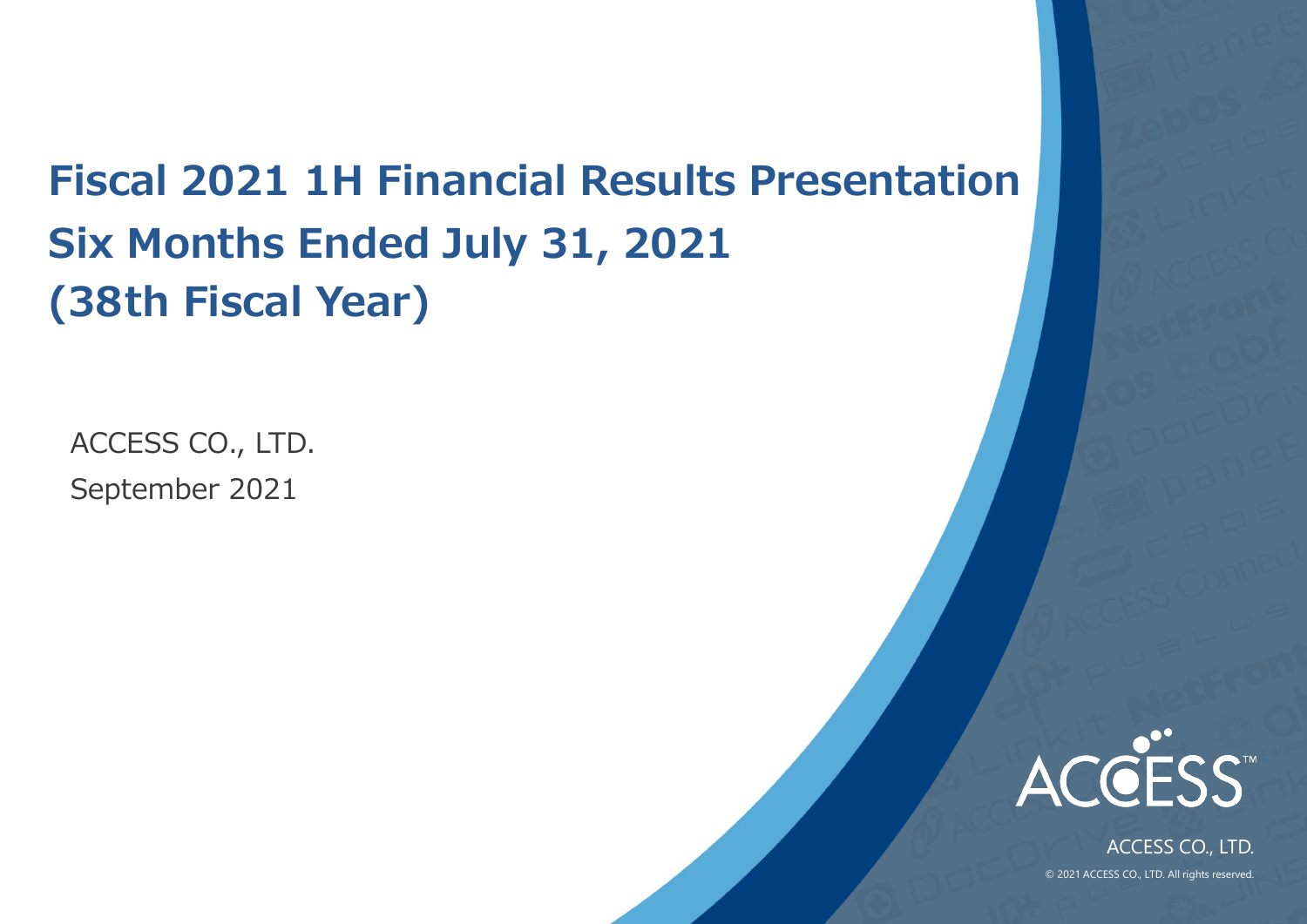## **Notes on Forward-Looking Statements**

- Forward-looking statements contained in this document, including performance targets, are based on information available to the ACCESS group at the time of the publication of this document.
- Forward-looking statements are subject to uncertainties that could cause actual results or outcome to differ materially from those statements. Accordingly, it is not advised to make investments and other decisions based solely on the content of this document.

ACCESS, the ACCESS logo, NetFront, PUBLUS, and CROS are trademarks or registered trademarks of ACCESS CO., LTD. in Japan, the United States and other countries. ACCESS Twine is a trademark or registered trademark of ACCESS Europe GmbH in the European Union and other co untries. IP Infusion, the IP Infusion logo, ZebOS, and OcNOS are trademarks or registered trademarks of IP Infusion Inc. in the U.S. and other coun tries. All other trademarks, logos and trade names mentioned in this document are the property of their respective owners.

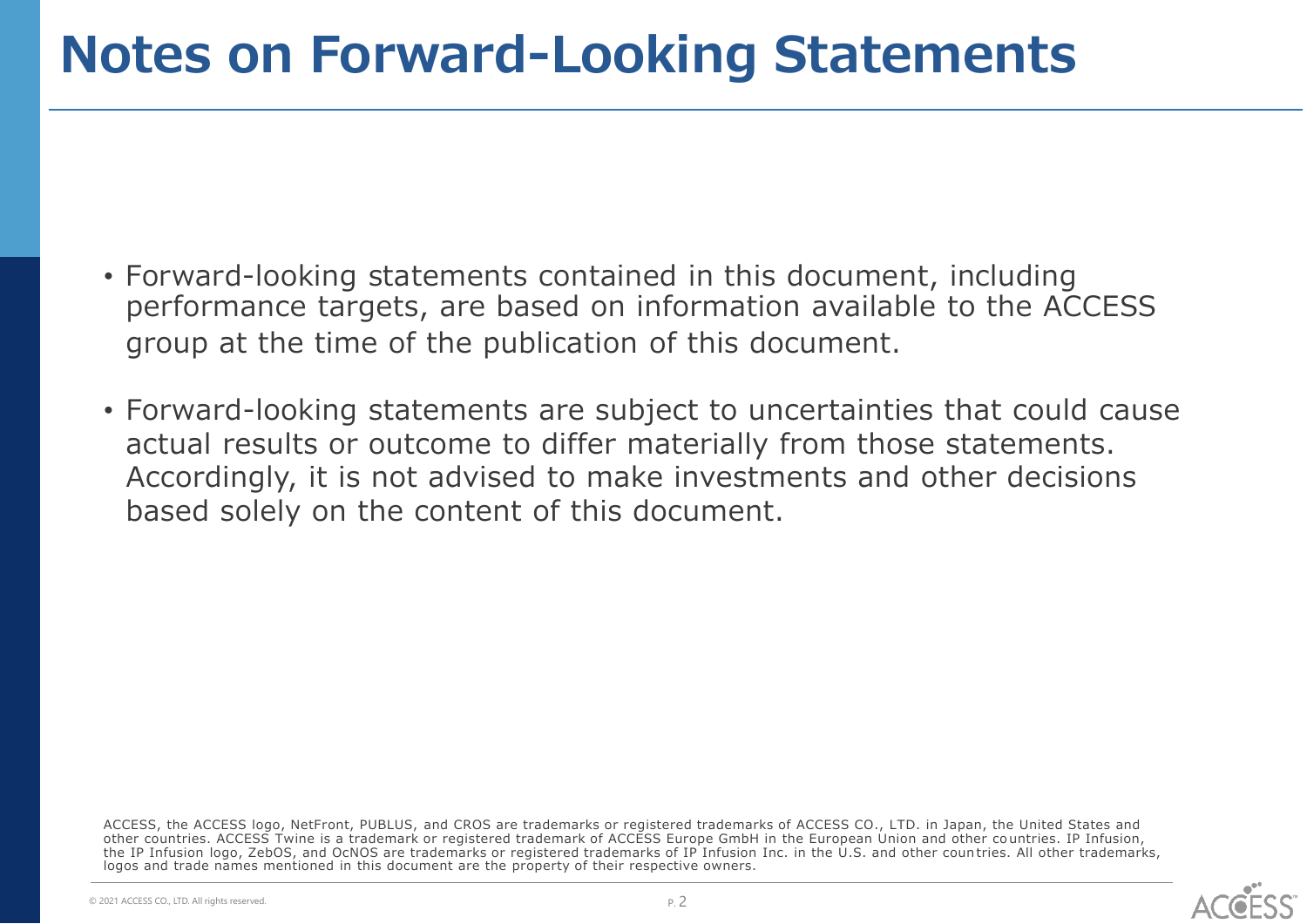## **Contents**

- **1. Highlights of FY2021 1H Six Months Ended July 31, 2021 (38th Fiscal Year)**
- **2. Highlights of Segment Results of FY2021 1H Six Months Ended July 31, 2021 (38th Fiscal Year)**



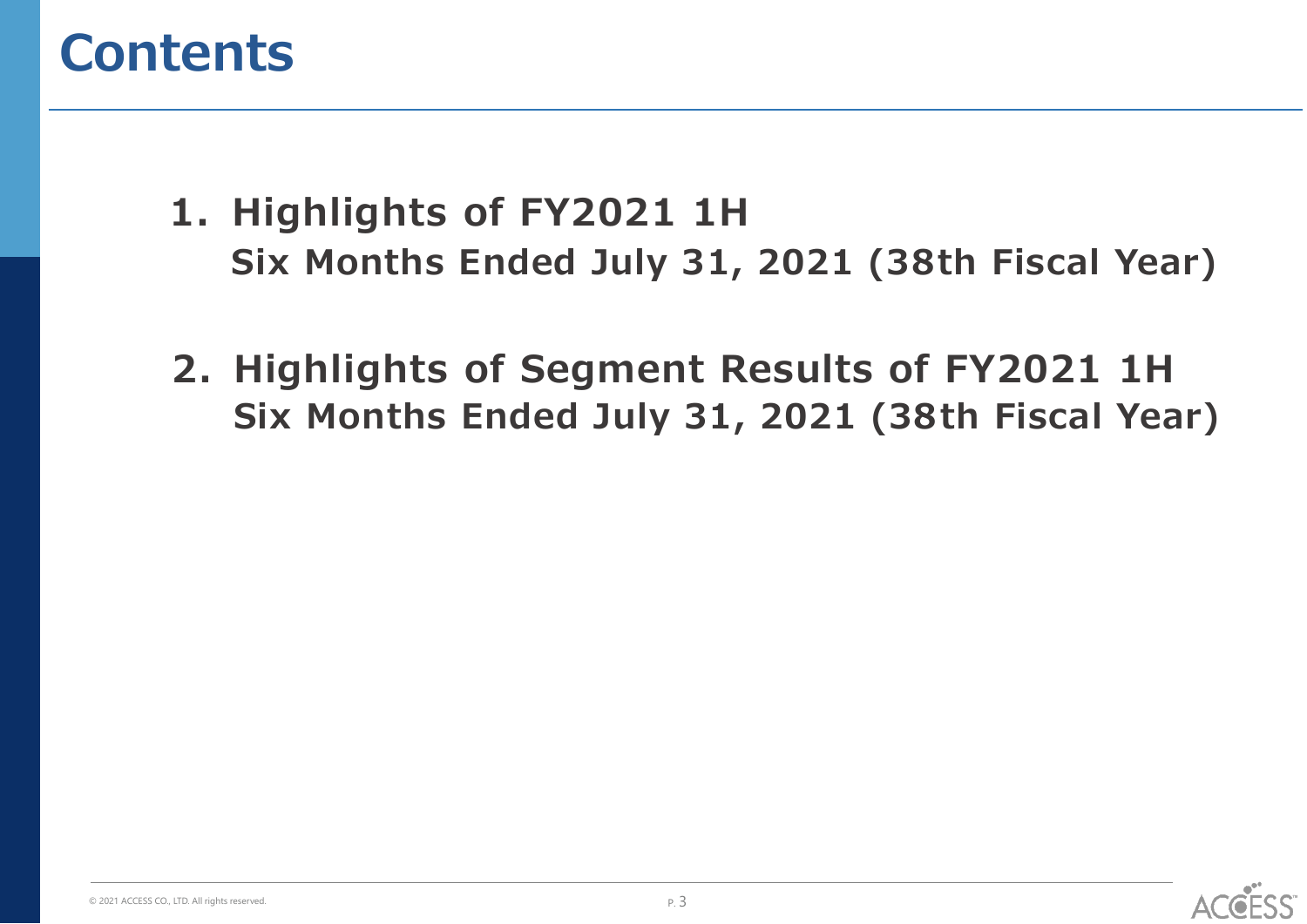1. Highlights of FY2021 1H Six Months Ended July 31, 2021 (38th Fiscal Year)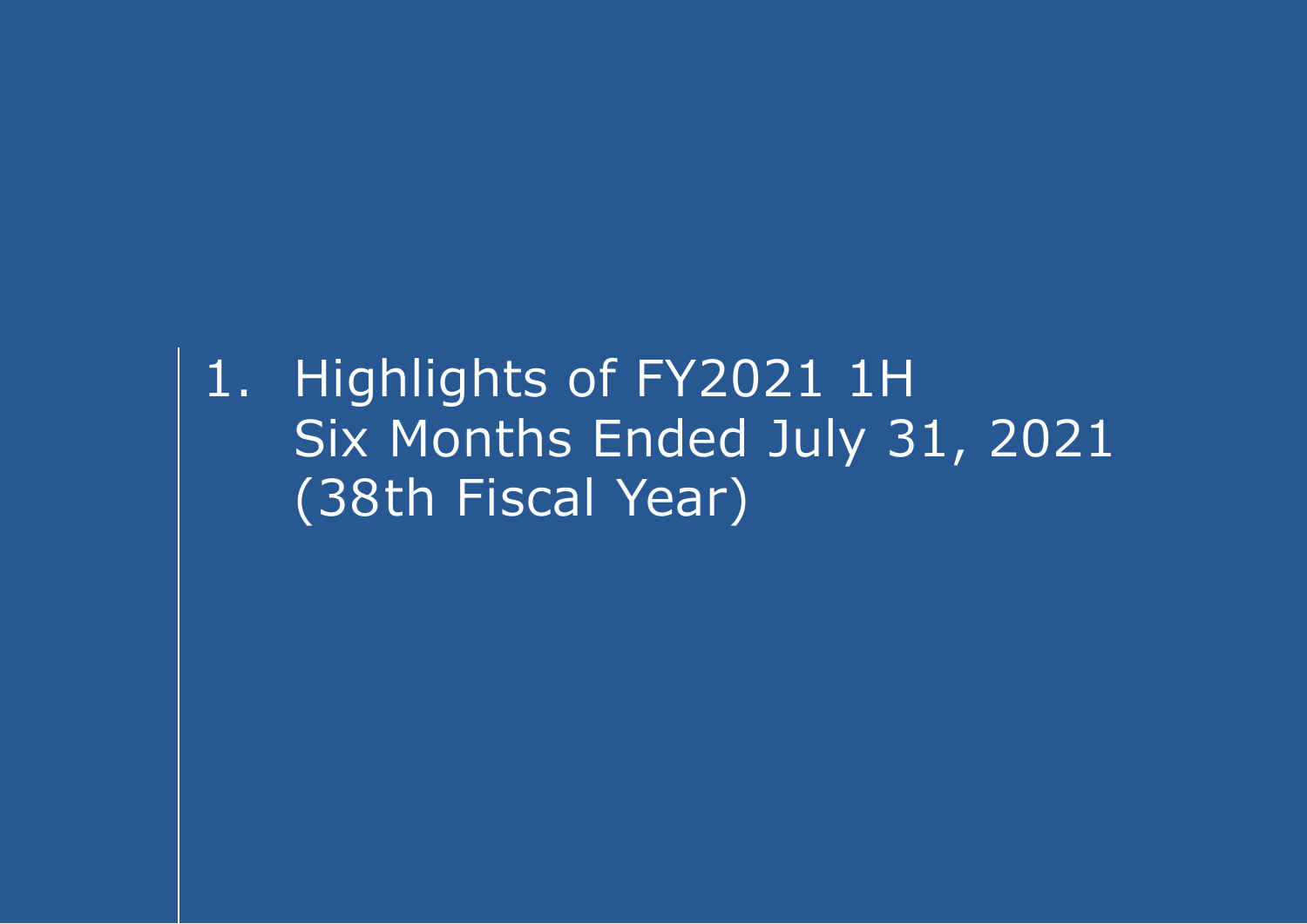# **Highlights of FY2021 1H (1)**

- Net sales increased by 26.8% year-on-year due to increased royalty income, etc.
- EBITDA improved by JPY 266 million
- In addition, gain on investments in investment partnerships of JPY 452 million reported as non-operating income\* (JPY Million)

|                                            | FY2021 1H | YoY                       |
|--------------------------------------------|-----------|---------------------------|
| Net sales                                  | 3,941     | $+26.8%$                  |
| Operating profit                           | (1,818)   | $\sim$<br>$(YoY: -1,788)$ |
| EBITDA**                                   | (273)     | $(YoY: -539)$             |
| Profit attributable to<br>owners of parent | (1, 412)  | $(YoY: -1.735)$           |

- \* Refer to "Notice Regarding Reporting of Gain on Investments in Investment Partnerships (Non-operating Income) and Revisions of the Consolidated Financial Results Forecast for the Six Months Ended July 31, 2021" (available in Japanese only) released on August 30, 2021 (available in Japanese only)
- $EBITDA=Operating profit + Depreciation and Amortization$

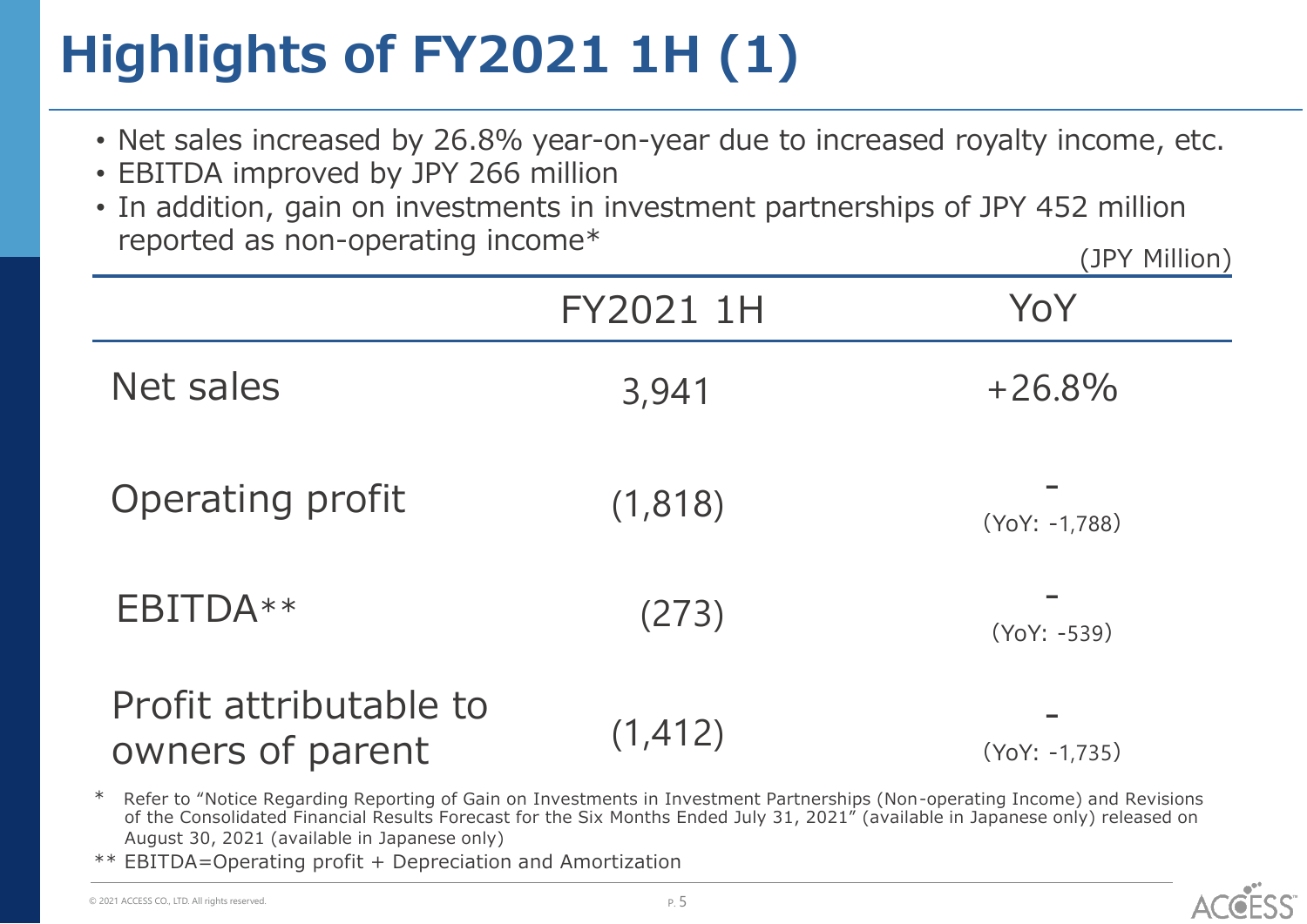# **Highlights of FY2021 1H (2)**

• Net sales increased in each segment due to increased royalty income, etc. Regarding cost of sales and selling, general and administrative expenses, depreciation for software and expenses associated with enhancement of personnel structure increased



Operating profit・Segment profit



 $\odot$  2021 ACCESS CO., LTD. All rights reserved.  $\ddot{P}$  ,  $6$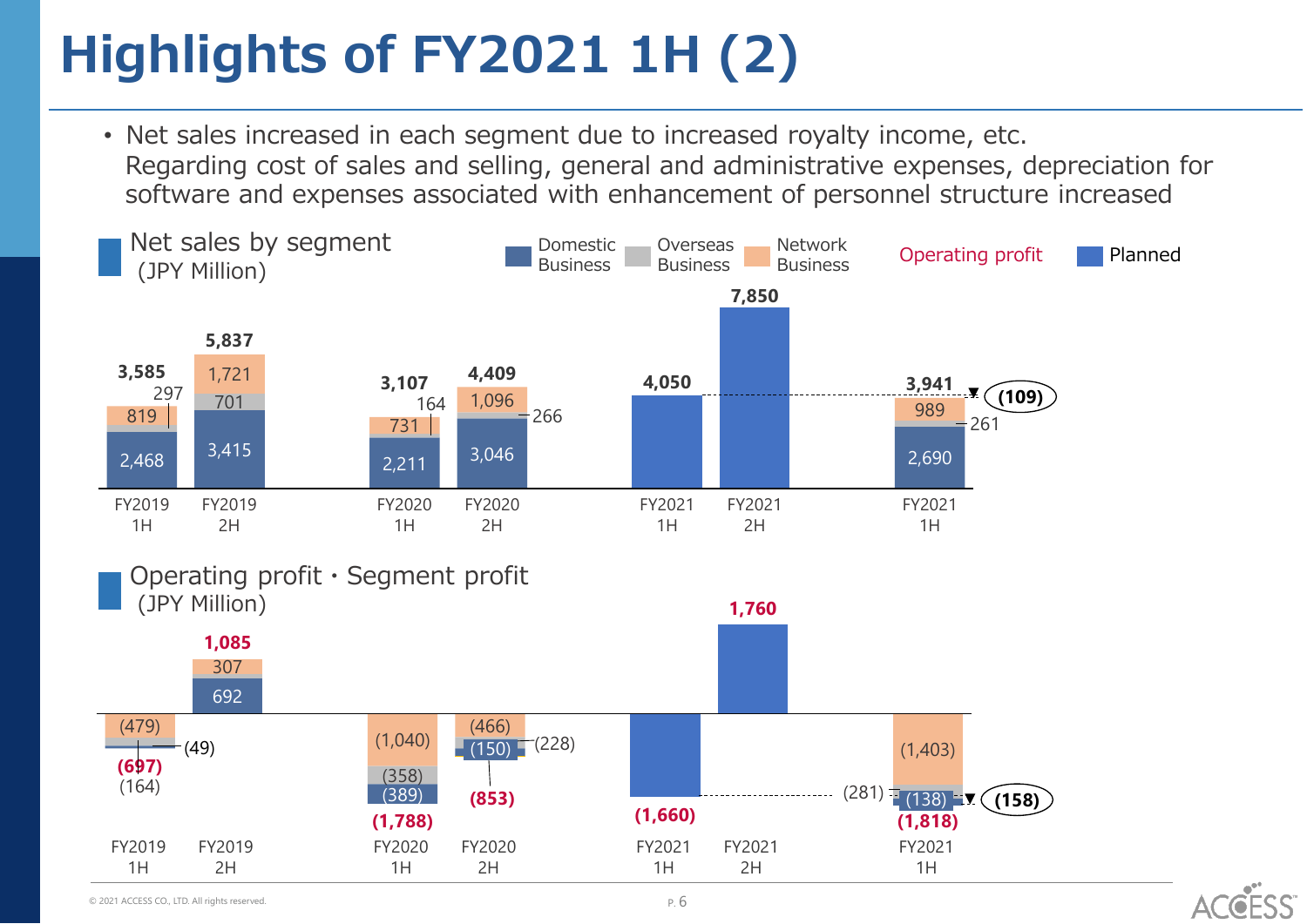# **Highlights of FY2021 1H (3)**

- EBITDA increased year-on-year
- Continued to invest in product development in growth fields, particularly in the Network Business





Acquired software assets (JPY Million)



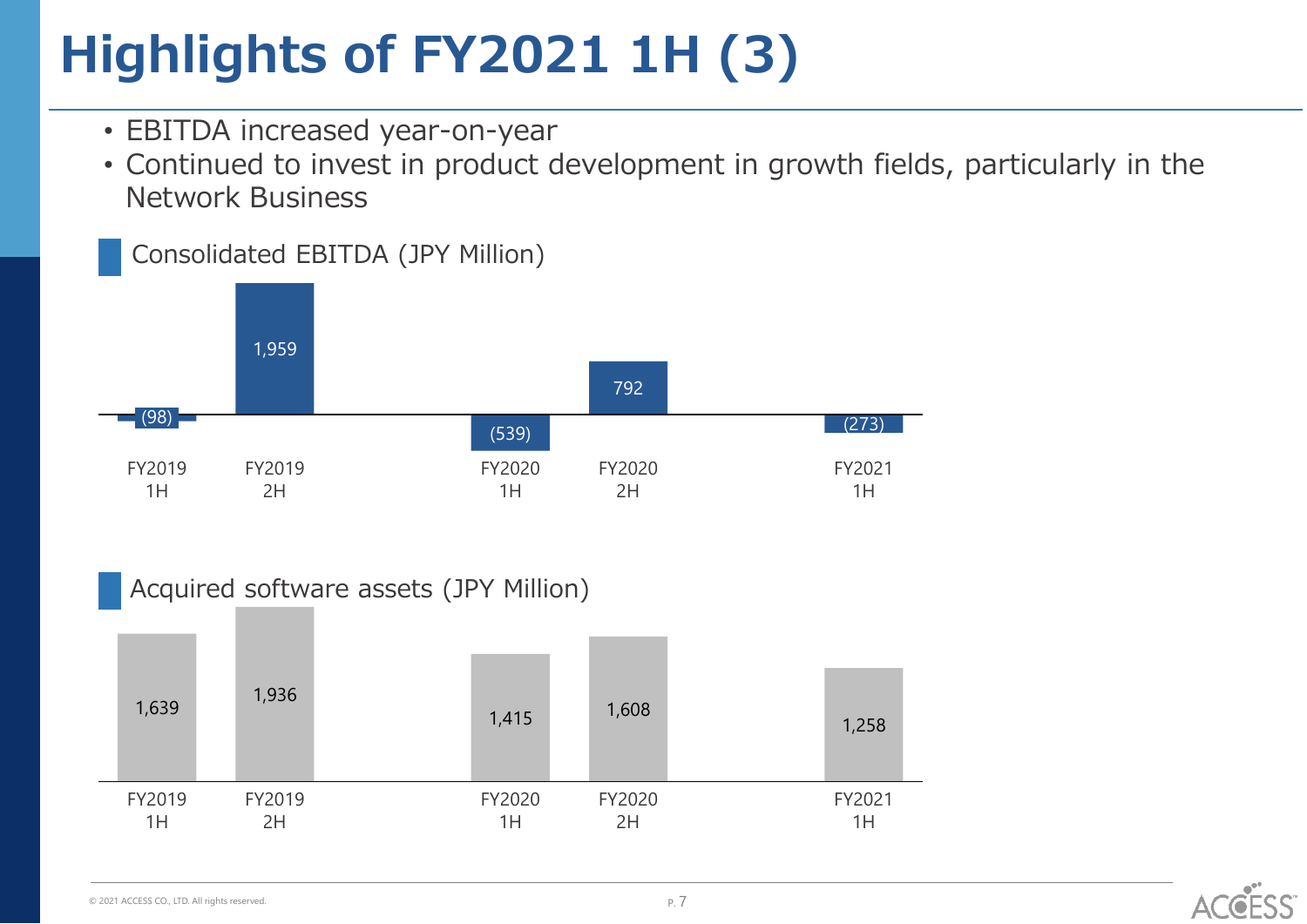2. Highlights of Segment Results of FY2021 1H Six Months Ended July 31, 2021 (38th Fiscal Year)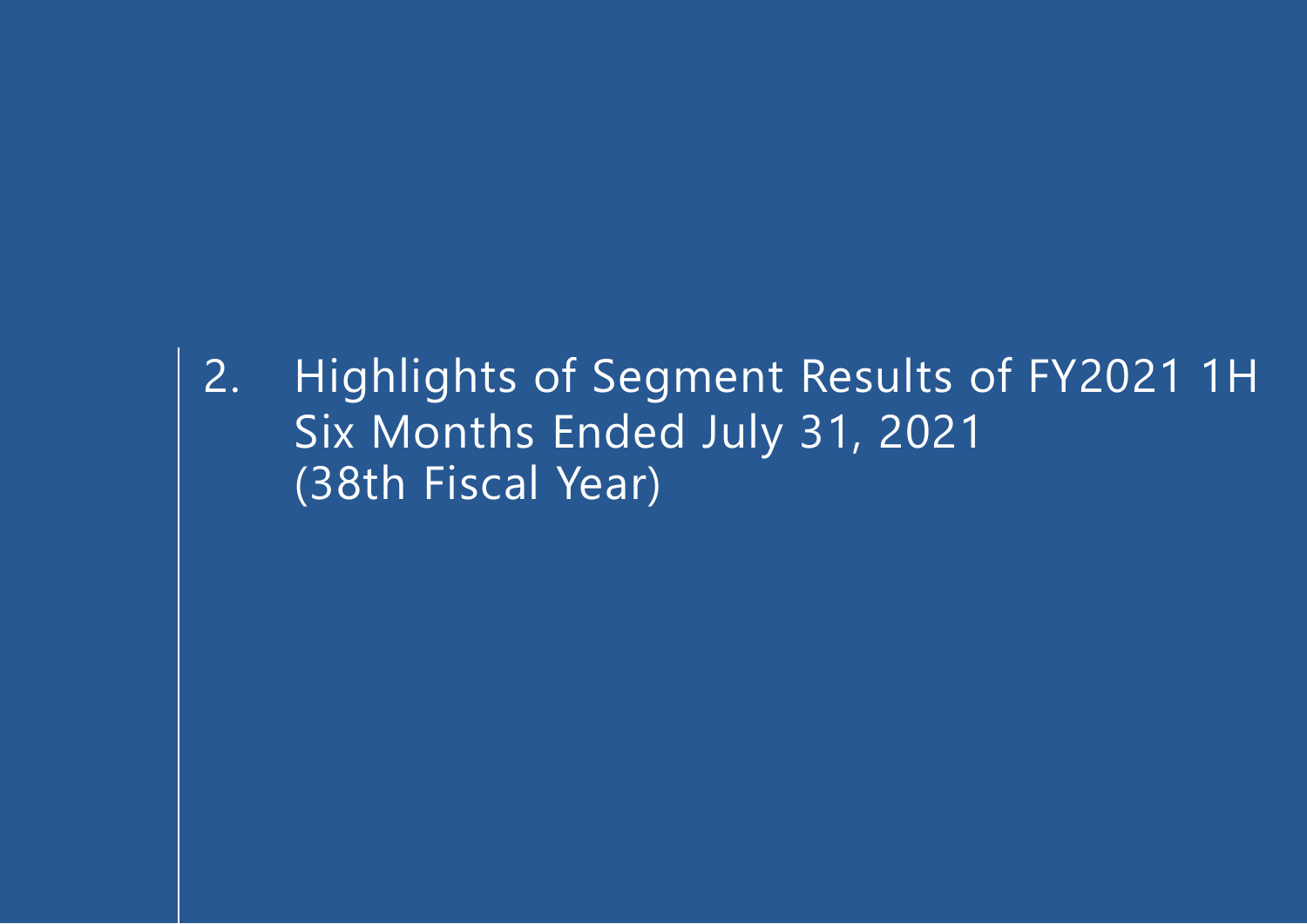## **Highlights of Segment Results of FY2021 1H (1)-1**

**(Domestic Business – Financial Results)**

• Net sales and profits increased year-on-year as every business showed steady financial results



#### IoT Field

Orders increased with increasing inquiries especially about infrastructure-related projects

#### Web Platform Field

Royalty income increased with brisk growth in shipment volume of the products installed with our browsers

#### Digital Publishing Field

Worked to increase profits through development for improvement of usability of existing services, etc.

#### **Other**

Services to mail-order businesses in a Taiwanese subsidiary showed steady financial results

ACGESS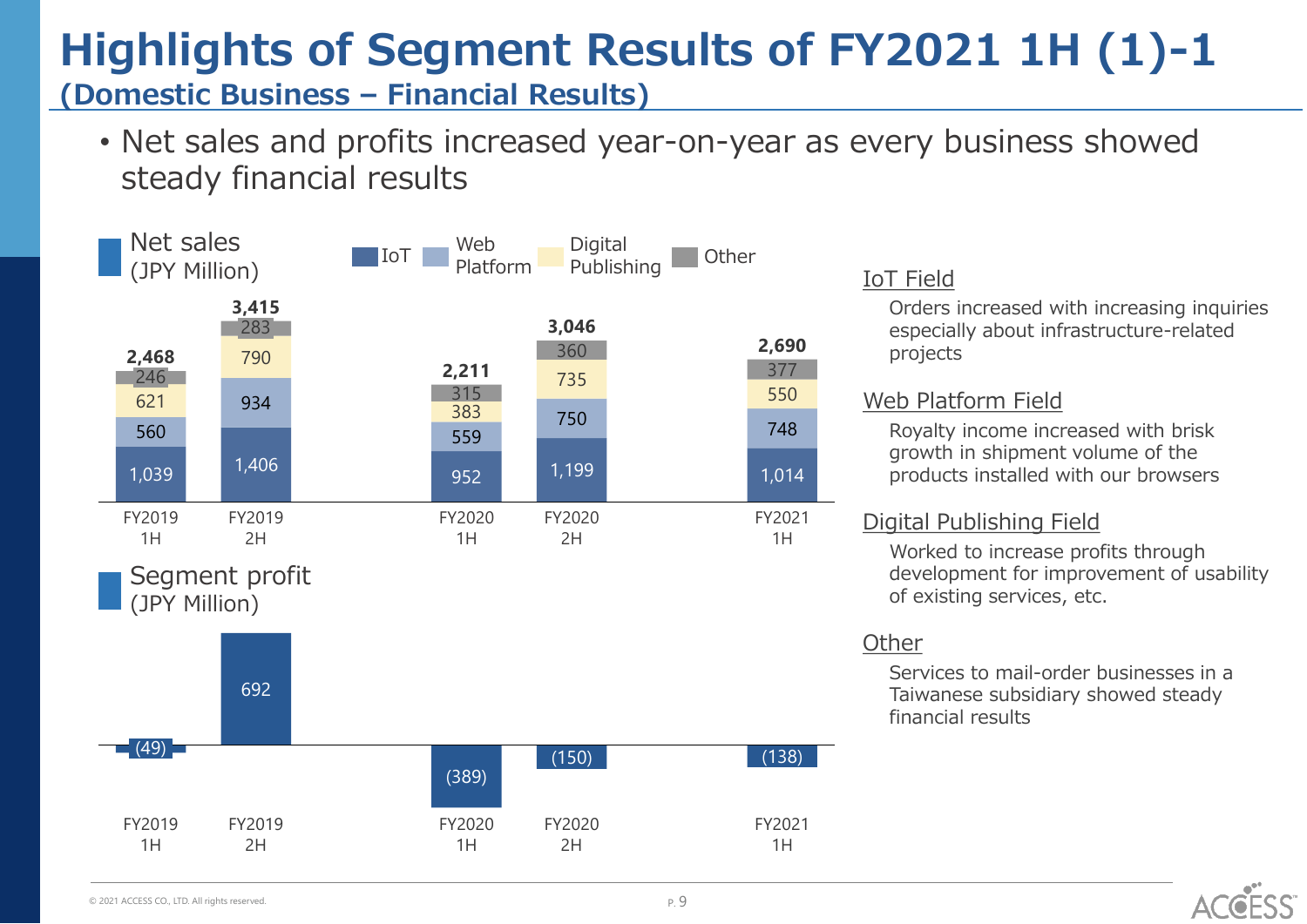## **Highlights of Segment Results of FY2021 1H (1)-2**

### **(Domestic Business – Future Initiatives)**

• An overview of initiatives to be carried out by the Domestic Business segment is as below:

### IoT Field

- Secure orders for IoT service development and construction projects in various industries, taking advantage of our strength in providing one-stop services for everything from sensor devices to individual applications and cloud platforms
	- ➢ Enhance proposals linked with advanced technologies such as industrial drone and data science
	- ➢ Enhance sales of Linkit series utilizing positional information
	- ➢ Enhance proposals for energy management and solutions to realize a decarbonized society

## **WERGS** LINKIT<sup>®</sup> PUWERGS

### Digital Publishing Field

- Strive to expand market share by strengthening relationships with major publishers and businesses that own proprietary content, and who represent a strong customer base
- Strive to increase revenue opportunities by enhancing platform functions and expanding the range of services provided in response to new business models, such as analysis of subscription histories and promotional support



### Web Platform Field

- Strive to maintain a high market share in TV as a browser application
- Address demand for in-vehicle infotainment that integrates and provides both driving support information such as traffic information, as well as entertainment information such as viewing a variety of content, for in-vehicle equipment

## **NetFront**®Browser

#### **Other**

Aim to achieve business growth by retaining an existing customer base and expanding service territory

P. 10

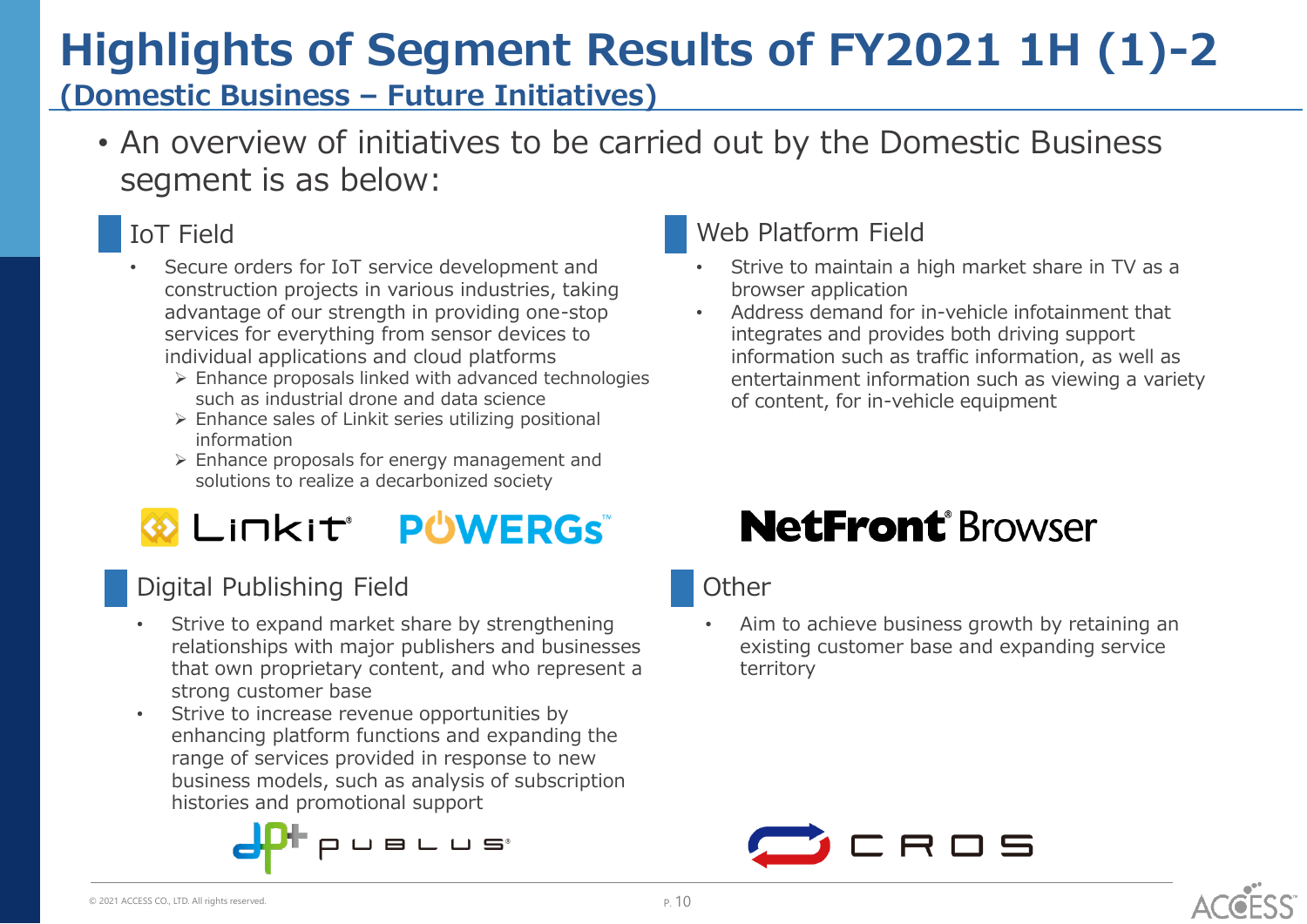### **Highlights of Segment Results of FY2021 1H (2)-1 (Overseas Business – Financial Results)**

• Net sales and profits increased year-on-year due to increased royalty income



#### Europe

Continued to foster content delivery and service platform business for in-vehicle infotainment

#### China & South Korea

Royalty income increased with brisk growth in shipment volume of the products installed with our browsers

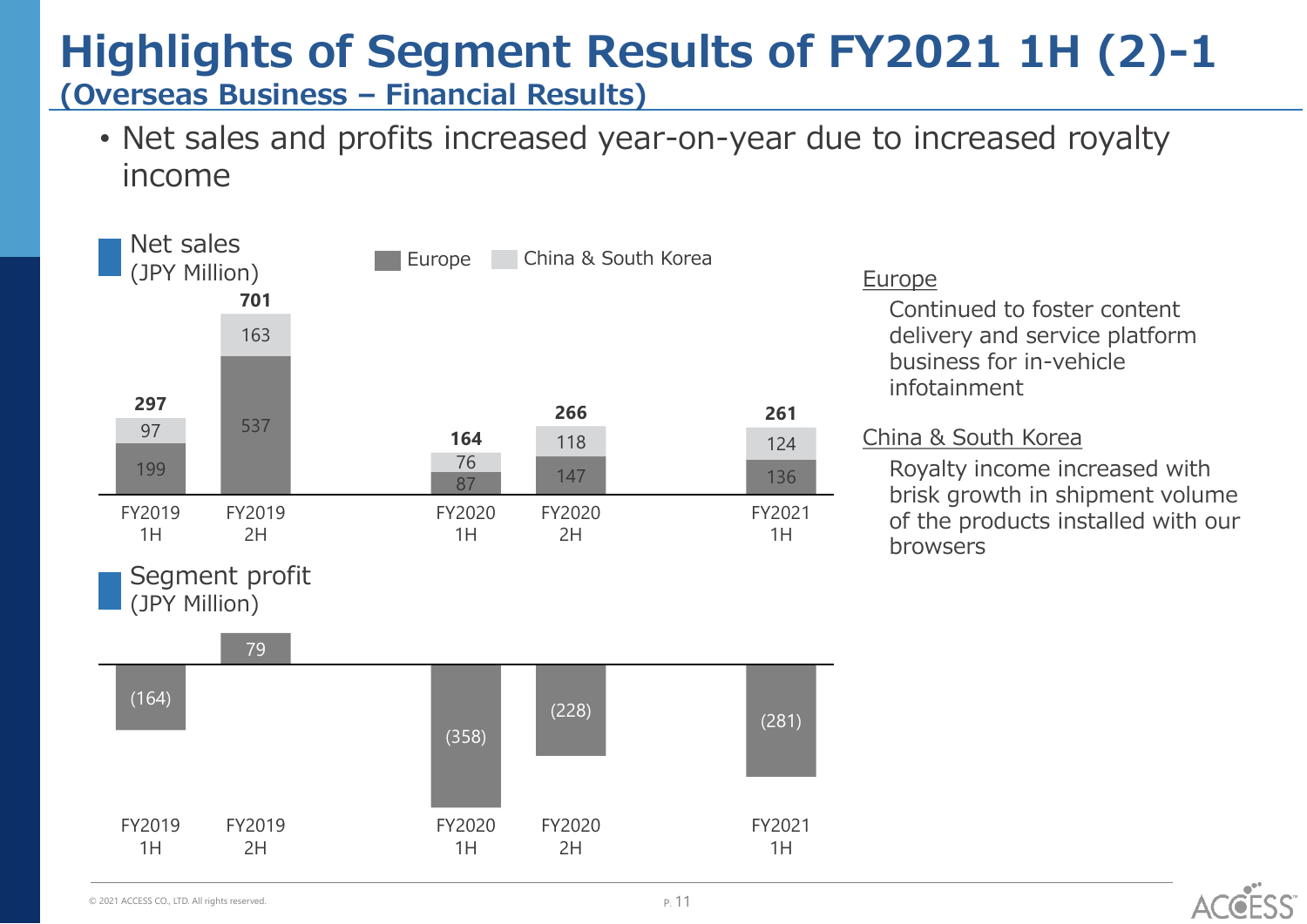# **Highlights of Segment Results of FY2021 1H (2)-2**

**(Overseas Business – Future Initiatives)**

• An overview of initiatives to be carried out by the Overseas Business segment is as below:

### Europe

- Give priority to restoring revenue base for existing browsers, and foster business in fields for in-vehicle infotainment in the long term
	- $\triangleright$  For browsers, develop business in the automobile and the TV fields respectively by leveraging our past achievements and knowledge
	- ➢ For NetRange products, plan to develop business in the TV field and launch advertising services
	- While supporting revenue base with the above initiatives, foster business in fields for in-vehicle infotainment in the long term



### China & South Korea

• Actively deploy solutions locally that are newly developed and commercialized within the ACCESS group

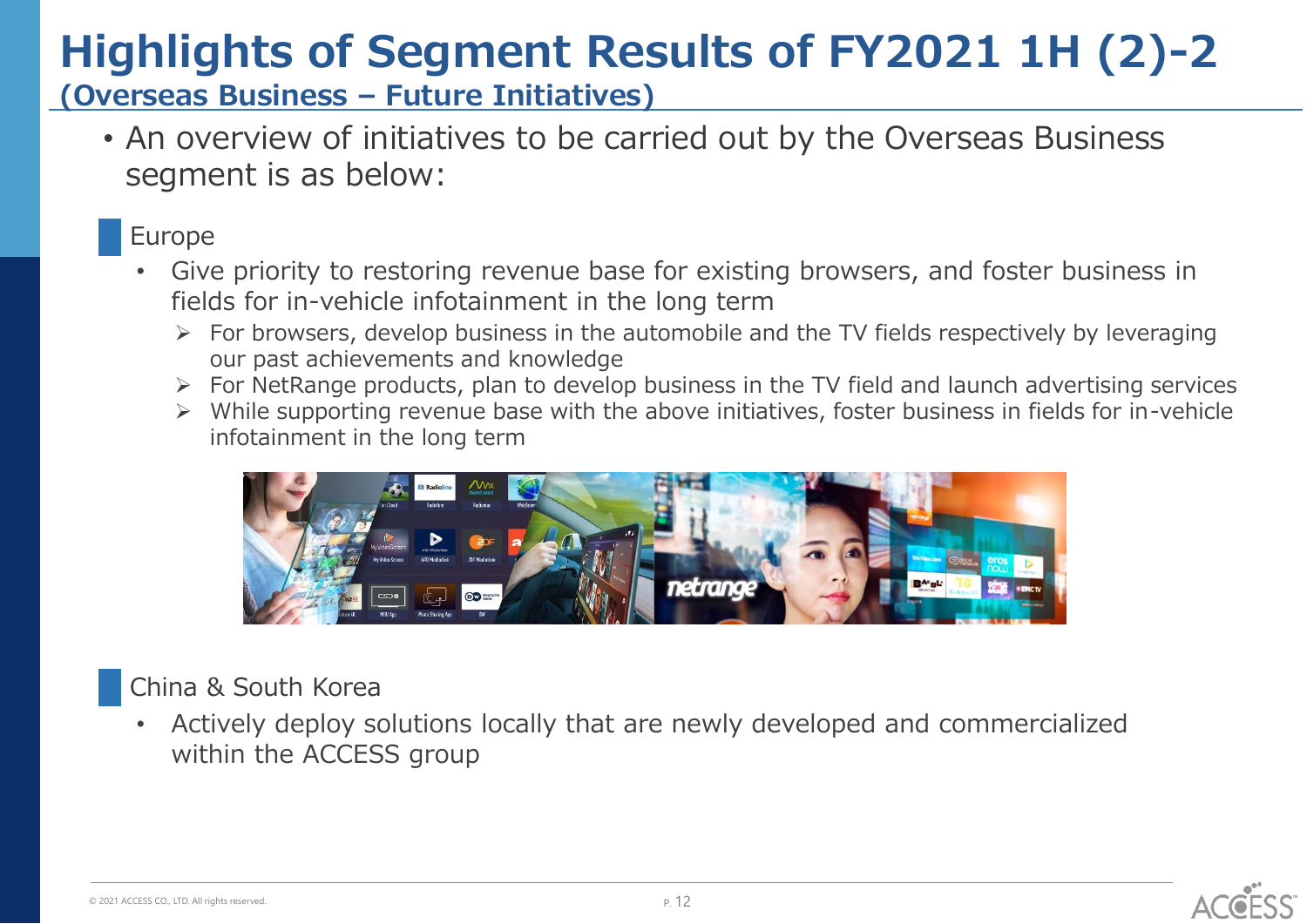### **Highlights of Segment Results of FY2021 1H (3)-1 (Network Business – Financial Results)**

• Net sales increased due to increased orders, but profits decreased year-on-year, as an increase in expenses caused by increased personnel expenses and depreciation for software exceeded the effect of increased net sales



#### Segment as a whole

While project inquiries and orders steadily increased, the amount of the initial order received tends to be smaller than anticipated

Continue with commercial testing and evaluation, as well as negotiations to secure orders for large-scale projects

#### Segment profit (JPY Million)